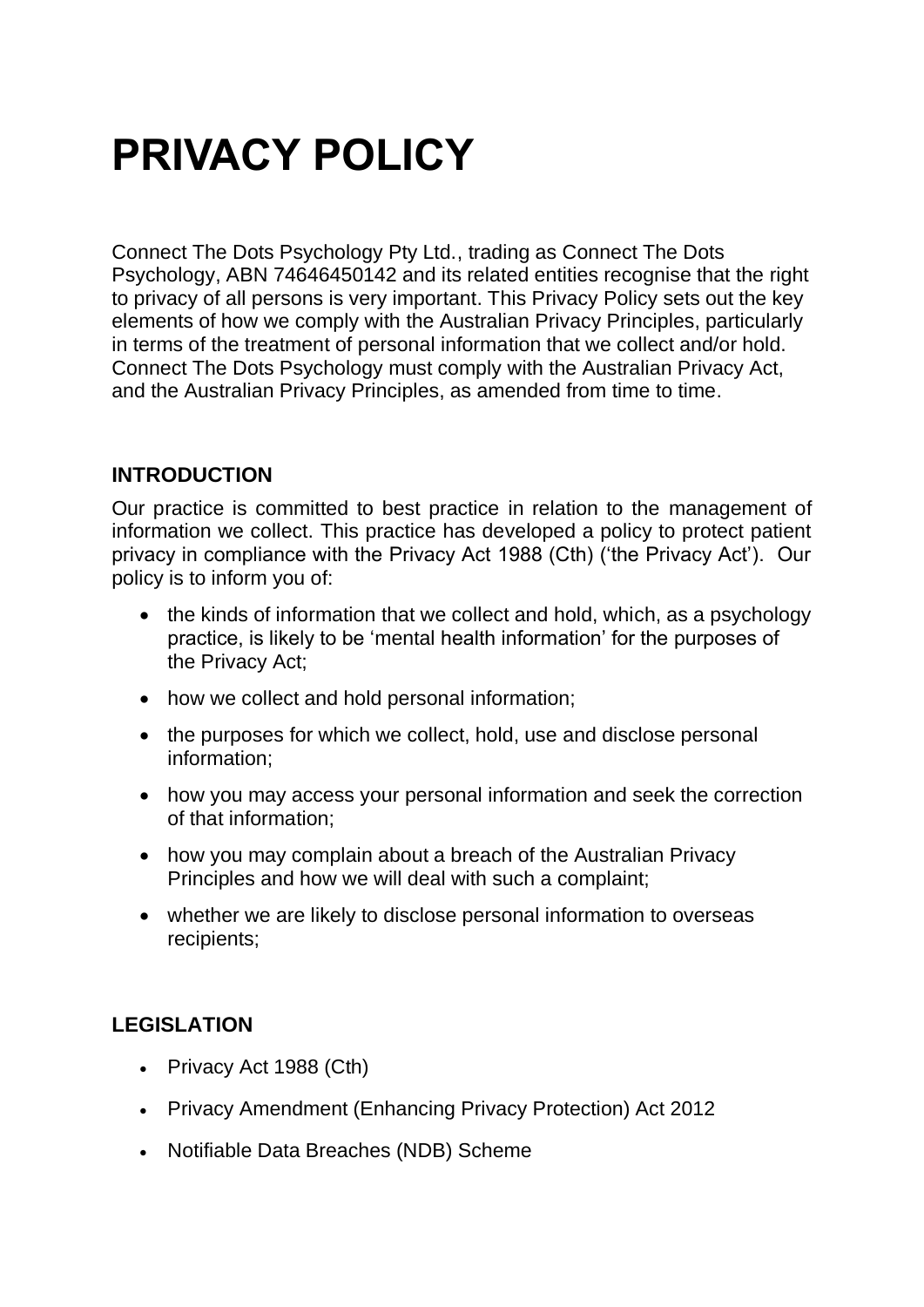• Freedom of Information Act 1982 (FOI Act)

## **ACKNOWLEDGEMENT OF OUR PRIVACY POLICY**

Our obligations under the Privacy Amendment (Enhancing Privacy Protection) Act 2012 is to comply with the Australian Privacy Principle 1.4 which requires us to set out our policies on the management of personal information in a clearly expressed document which is free of charge to anyone who asks for it.

We respect your personal information and your right to privacy. This Privacy Policy describes the information that may be collected by us and how we protect your personal information.

Should there be, in any specific case, any inconsistency between this statement and the Act, this statement shall be interpreted, in respect of that case, to give effect to, and comply with the legislation.

## **EXCEPTION IN RELATION TO EMPLOYEE RECORDS**

Under the Privacy Act, the Australian Privacy Principles do not apply to an employee record held by the employing entity. As a result, this Privacy Policy does not apply to Connect The Dots Psychology's treatment of an employee record, where the treatment is directly related to a current or former employment relationship between Connect The Dots Psychology and employee.

#### **CHILDREN AND MINORS**

All reasonable steps will be taken that personal information will not be collected by any person who is known by the organisation to be under the age of fifteen (15) without the consent of a parent or legal guardian.

Persons under age fifteen (15) may only provide personal information with the involvement and consent of a parent or legal guardian.

#### **VULNERABLE COMMUNITY SEGMENTS**

All reasonable steps will be taken to ensure sensitive personal information will not be collected from known vulnerable community segments without their express consent, or if they are unable to give consent, consent is obtained from a legal guardian.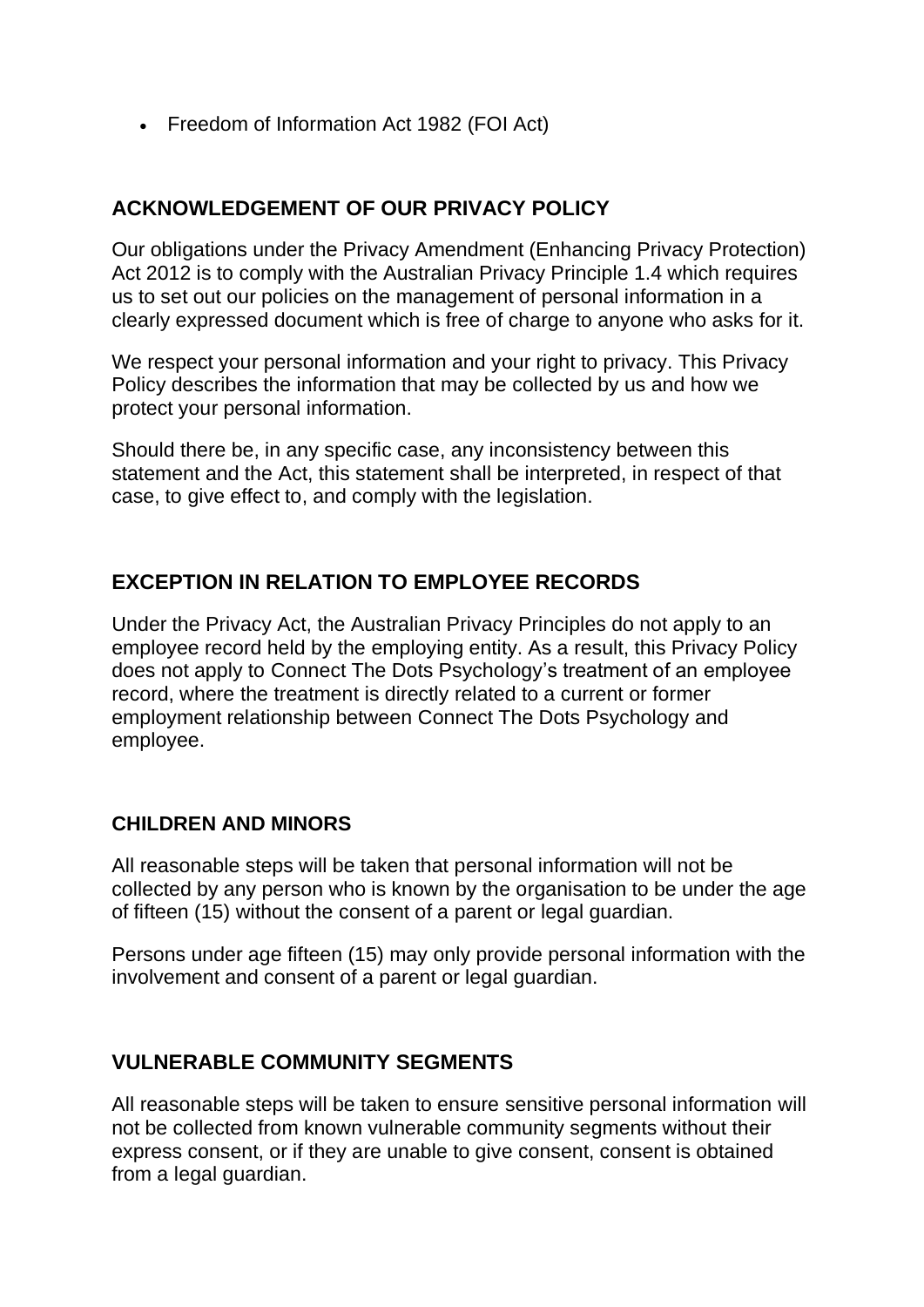## **THE KIND OF PERSONAL INFORMATION WE COLLECT AND HOLD**

Generally speaking, the Personal Information we collect is used by us to operate Connect The Dots Psychology. The Personal Information we collect about you is mostly used for performing our professional services, billing, identification, authentication, and for contacting you if we need to.

Where reasonable and relevant, we collect any special categories of personal data about you. This includes details about your race or ethnicity, religious or philosophical beliefs, sex life, sexual orientation, political opinions, information about your health, and genetic and biometric data.

The type of information we may collect and hold includes:

- Your name, address, gender, date of birth, telephone number, email, contact details, and credit card details;
- Medicare number, DVA number and other government identifiers, although we will not use these for the purposes of identifying you in our practice
- Other information about you, including:
	- o notes of your symptoms or diagnosis and the treatment given to you
	- o your appointment and billing details
	- $\circ$  any other information about your race, sexuality or religion, when collected by a health service provider.

Personal information means information we hold about you from which your identity is either apparent or can be reasonably determined.

We may, with consent, use email addresses to share news, tips, updates and special offers. People who receive these promotional emails can unsubscribe at any time.

We may use other data for a range of different purposes, provided we comply with applicable law and our contractual commitments. In some countries (for example, European Economic Area countries), local legal regimes may require us to treat some or all of other data as "personal data" under applicable data protection laws. Where this is the case, we will process other data only for the same purposes as "personal data" under this Privacy Policy.

We work with third-party services in Australia and the rest of the world (such as our practice management software) that we allow access to Personal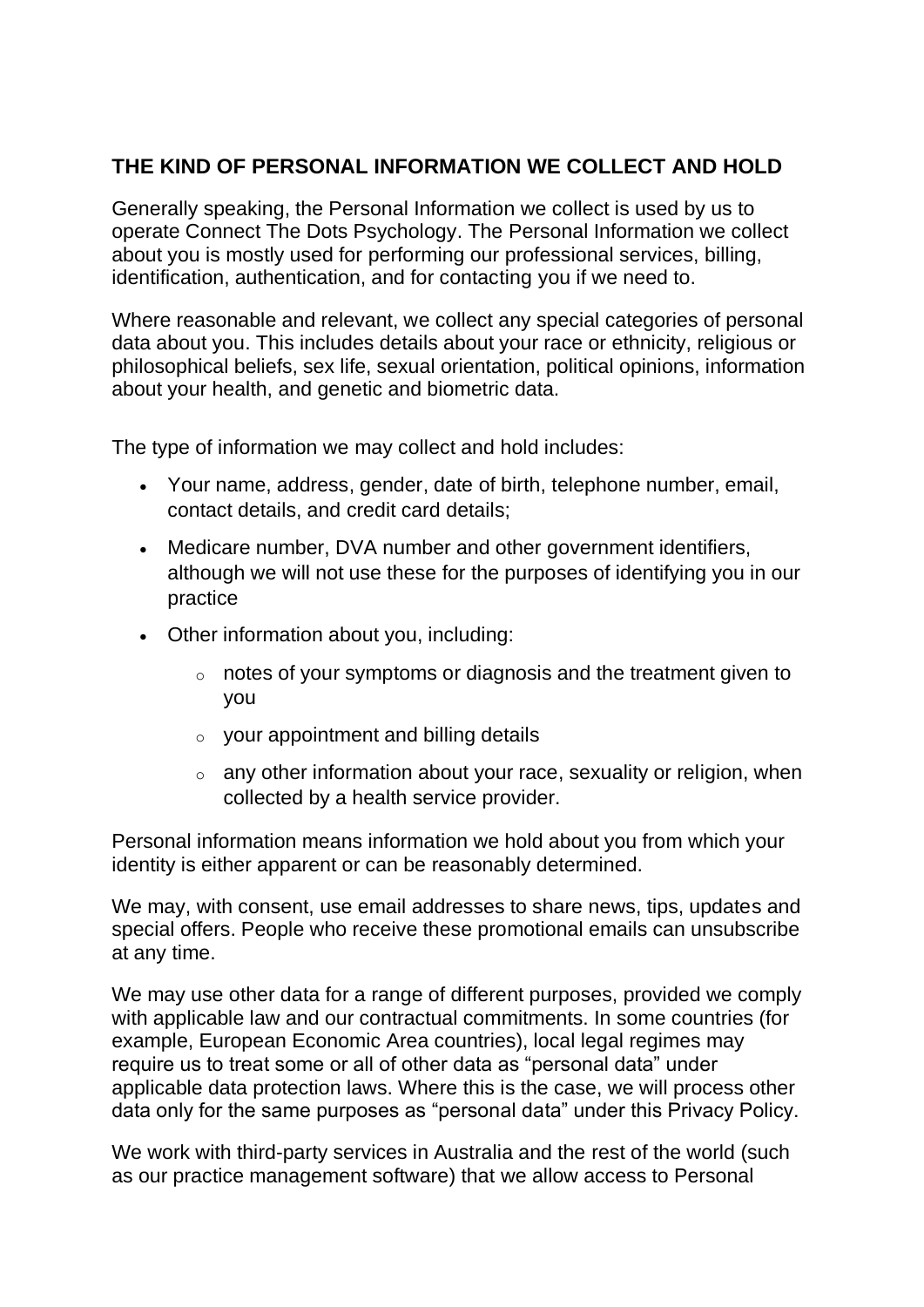Information and may use it on our behalf strictly for the purposes for which they are engaged. We minimise the amount of personal data that is utilised by these services, and we have ensured that these services process your data in accordance with the appropriate regulations.

# **HOW WE COLLECT AND HOLD PERSONAL INFORMATION**

We will generally collect personal information:

- from you directly when you provide your details to us. This might be via a face to face discussion, telephone conversation, registration form or online form
- from a person responsible for you
- from third parties where the Privacy Act or other law allows it this may include, but is not limited to: other members of your treating team, diagnostic centres, specialists, hospitals, Medicare, your health insurer.

# **LINKS TO OTHER SITES**

The Connect The Dots Psychology website may contain links to other external sites. We are ultimately not responsible for the privacy practises or the content of such external websites. We encourage you to read and understand the privacy policies on those websites prior to providing any information to them.

### **THE PURPOSES FOR WHICH WE COLLECT, HOLD, USE AND DISCLOSE PERSONAL INFORMATION**

We use personal information you provide only for purposes consistent with the reason you provided it, or for a directly related purpose. Generally, we will not use your personal information to market to you unless we have either your implied or express consent but in situations where it is impractical to obtain your prior consent, we will ensure you have an ability to opt out of such future communications.

We do not share your personal information with other organisations unless you give us your express consent, or where sharing is otherwise required or permitted by law, or where this is necessary on a basis to enable our contractors to perform specific functions.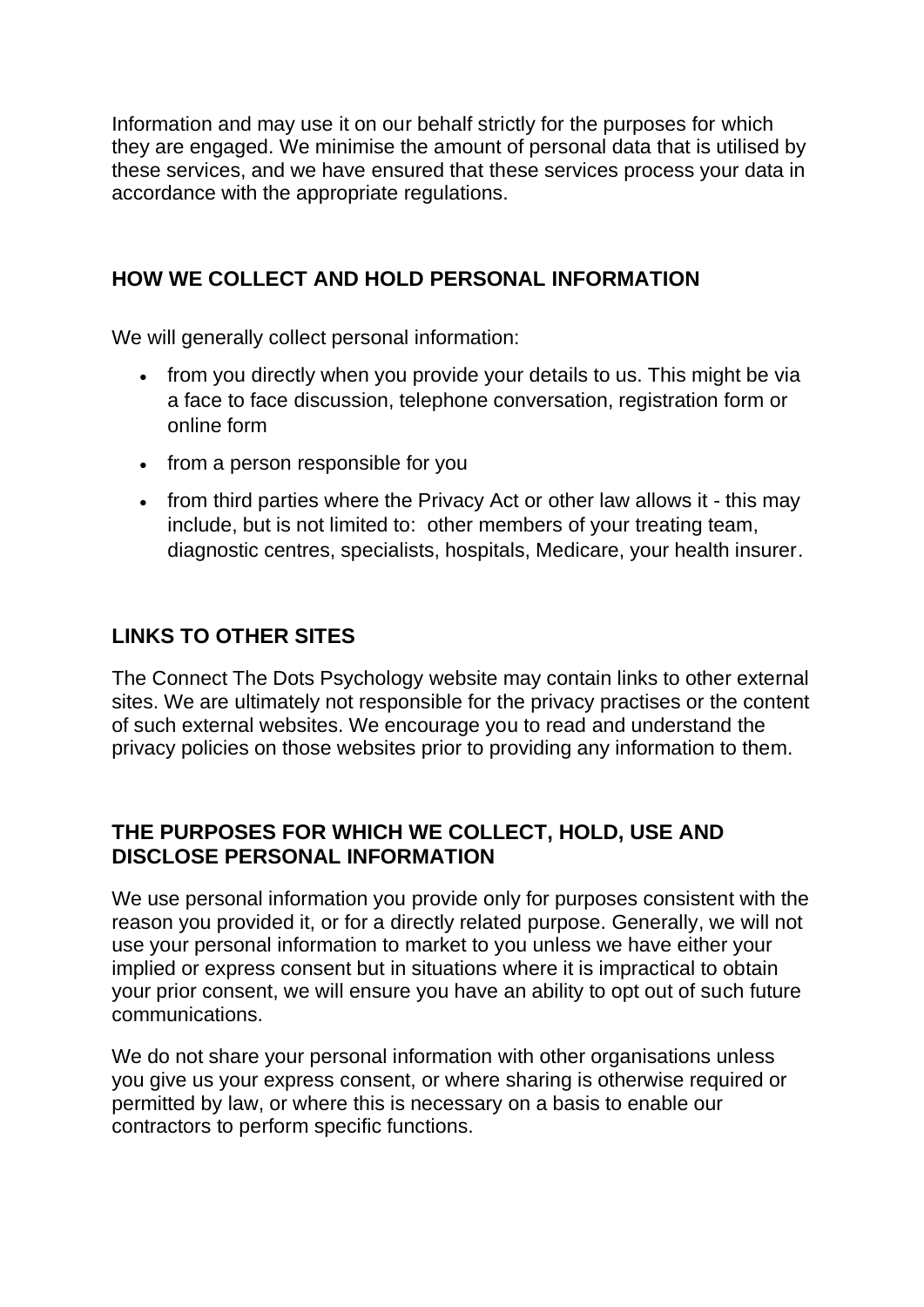Generally, Connect The Dots Psychology will collect personal information directly from you, and only to the extent necessary to provide a product or service, or to carry out our internal administrative operations.

We may collect personal information from you when:

- You fill in an application form, or register for a service or event;
- Deal with us over the telephone;
- E-mail us;
- Ask us to contact you after visiting our website; or
- Have contact with us in person.

You may also be able to transact with us anonymously or use a pseudonym where this is lawful and practicable. We will collect personal information from you by lawful and fair means and not in an unreasonably intrusive way.

We will use your personal information only for the particular purpose that you provided it, or for a directly related purpose. Other potential ways we may use your Personal Information:

- to provide health services to you;
- to communicate with you in relation to the health service being provided to you;
- to comply with our legal obligations, including, but not limited to, mandatory reporting under applicable child protection legislation;
- to help us manage our accounts and administrative services, including billing, arrangements with health funds, pursuing unpaid accounts, management of our ITC systems;
- for consultations with other doctors and allied health professional involved in your healthcare;
- for identification and insurance claiming;
- To liaise with your health fund, government and regulatory bodies such as Medicare, the Department of Veteran's Affairs and the Office of the Australian Information Commissioner (OAIC) (if you make a privacy complaint to the OAIC), as necessary.

We may otherwise use your personal information where that other use is:

• Required or permitted by law; or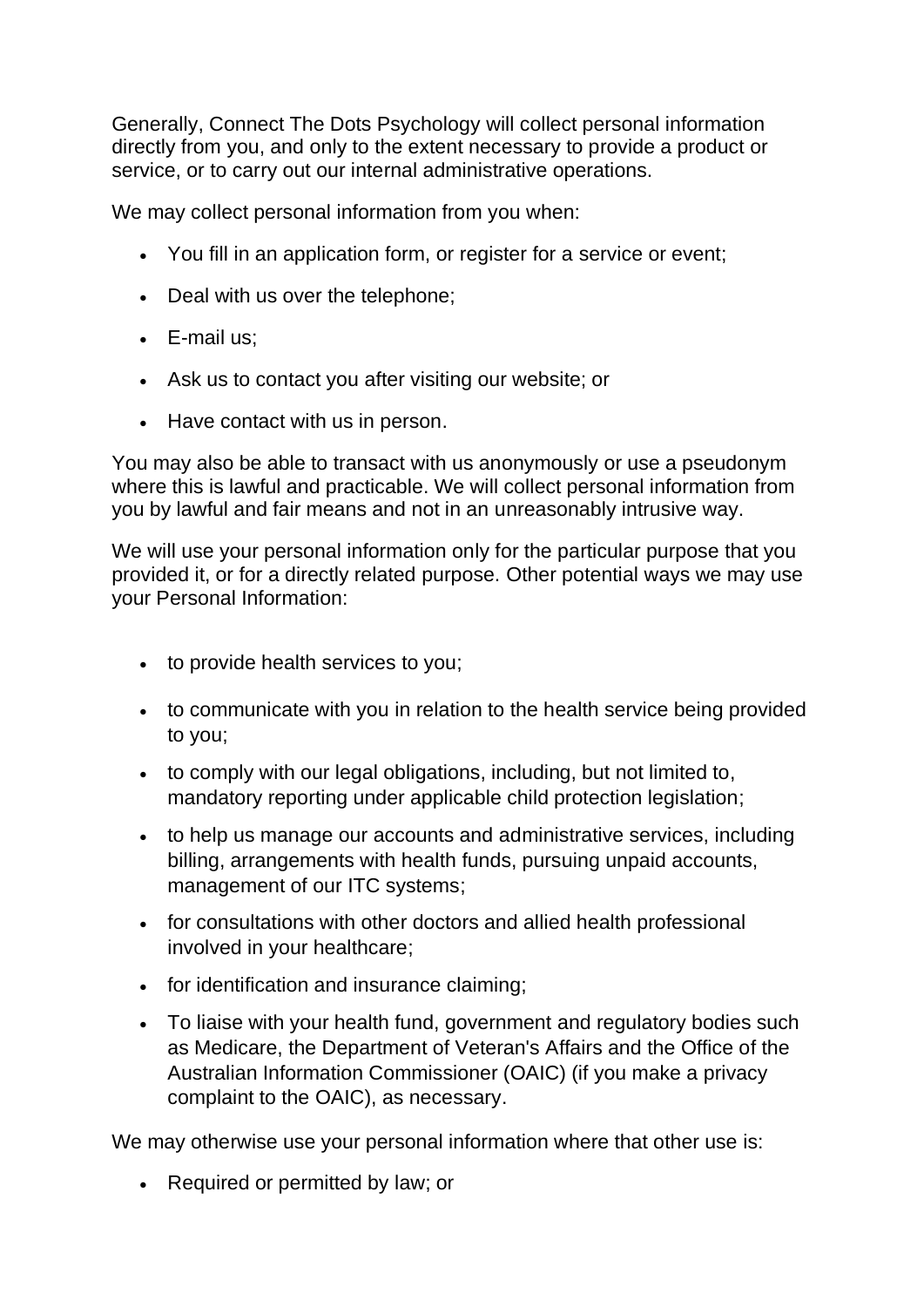• With your express or implied consent.

#### **DIRECT MARKETING AND YOUR PRIVACY**

We only conduct direct marketing utilising healthcare information with your direct consent. We will always give you a choice to opt out of receiving such information in the future.

From time to time we may use the non-sensitive personal information we collect from you to advise you of, for example, conferences, events, products and/or services, which we believe may be of interest to you. We may then contact you to let you know about these products and services and how they may benefit you. We will generally only do this with your consent, and we will always give you a choice to opt out of receiving such information in the future.

### **ELECTRONIC MARKETING**

Where we use your personal information to send you marketing information by email, SMS, MMS or other electronic means we may do so with your express or implied consent. You may give us your express consent by, for example, ticking a box on an electronic or paper form where we seek your permission to send you electronic or other marketing information.

## **YOUR PRIVACY PREFERENCES AND CHOICES**

Every personalised marketing contact sent or made by Connect The Dots Psychology will include a means by which customers may opt out of receiving further marketing information. You may instruct us at any time to remove any previous consent you provided to receive marketing communications from us.

#### **INFORMATION SHARING**

We have a strict duty to maintain the privacy of all personal information we hold about you. However, certain exceptions do apply. For example, where disclosure of your personal information is:

• Authorised or required by law, e.g. disclosure to various government departments and agencies such as the Australian Taxation Office, Centrelink, Child Support Agency or disclosure to courts under subpoena.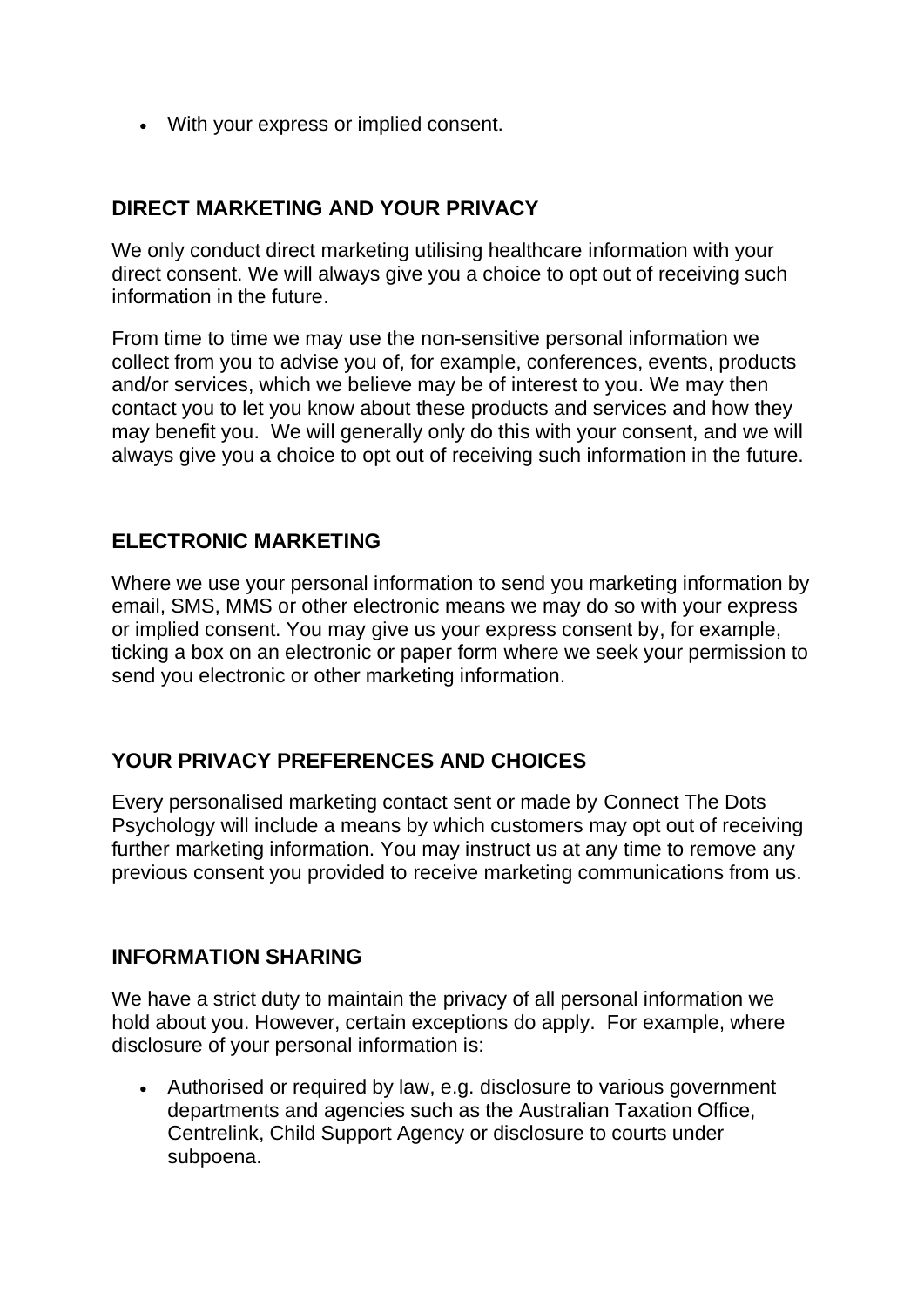- In the public interest, e.g. where a crime, fraud or misdemeanour is committed or suspected, and disclosure against the customer's rights to confidentiality is justified.
- With your consent, this may be implied or express, verbal or written.

#### **USE OF THIRD PARTY SERVICE PROVIDERS**

When we provide personal information to companies who perform services for us, such as practice management software companies or other contractors to the Company we require those companies to protect your personal information as diligently as we do.

### **UPDATING YOUR INFORMATION**

It is inevitable that some personal information which we hold will become out of date. We will take reasonable steps to ensure that the personal information which we hold remains accurate and, if you advise us of a change of details, we will amend our records accordingly.

## **ACCESS TO YOUR PERSONAL INFORMATION**

Connect The Dots Psychology will, upon your request, and subject to applicable privacy laws, provide you with access to your personal information that is held by us. However, we ask that you identify, as clearly as possible, the type/s of information requested.

Connect The Dots Psychology will deal with your request to provide access to your personal information in a reasonable time of receipt of your request.

Connect The Dots Psychology will not charge you for lodging such a request but we may recover from you our reasonable costs incurred in supplying you with access to this information.

You can request access to the Personal Information you have provided to us, via email. This enables you to receive a copy of the data and to check that we are lawfully processing it.

If you think there's a problem with the Personal Information we hold about you, you will either have the tools available to make these changes, or you can request a correction. This enables you to have any incomplete or inaccurate data we hold about you corrected (though we may need to verify the accuracy of the new data you provide to us).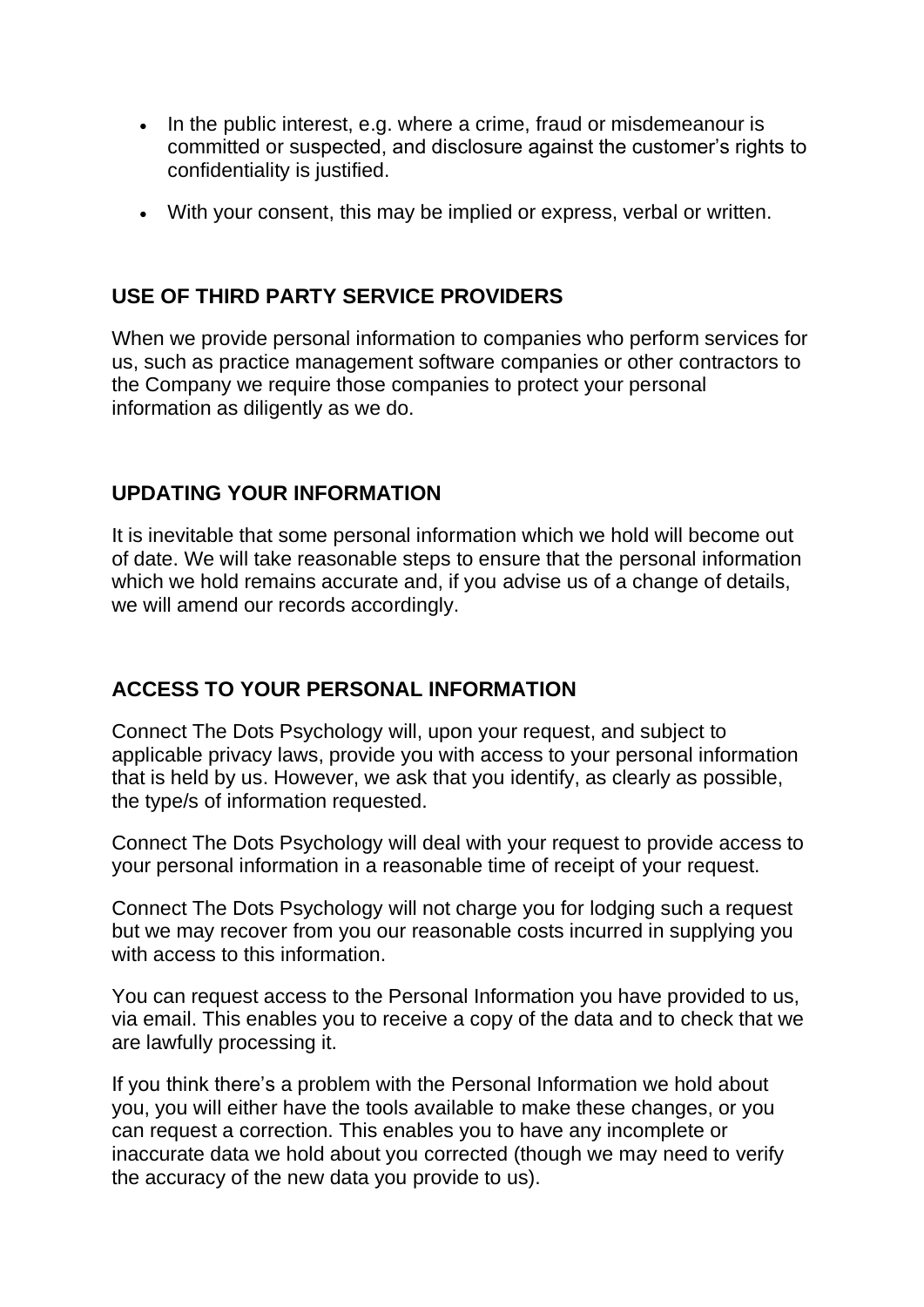Should you require to move your data to another service, you may request the transfer of your data (including Personal Information) to you or to a third party. We will provide to you, or a third party that you have chosen, your data in a structured, commonly used, machine-readable format.

You may withdraw consent at any time where we are relying on consent to process your Personal Information. However, this will not affect the lawfulness of any processing carried out before you withdraw your consent. If you withdraw your consent, we may not be able to provide certain products or services to you. This will be notified to you at the time of your request if applicable.

# **EXCEPTIONS**

Your right to access your personal information is not absolute. In certain circumstances, the law permits us to refuse your request to provide you with access to your personal information, such as circumstances where:

- Access would pose a serious threat to the life or health of any individual;
- Access would have an unreasonable impact on the privacy of others;
- The request is frivolous or vexatious;
- The information relates to a commercially sensitive decision making process;
- Access would be unlawful; or
- Access may prejudice enforcement activities, a security function or commercial negotiations.

## **FREEDOM OF INFORMATION LAWS**

In addition to privacy laws, you may have rights to access your personal information contained in certain Company documents. Details on how to apply for access to these documents are contained in the Freedom of Information Act 1982 (FOI Act).

# **SECURITY**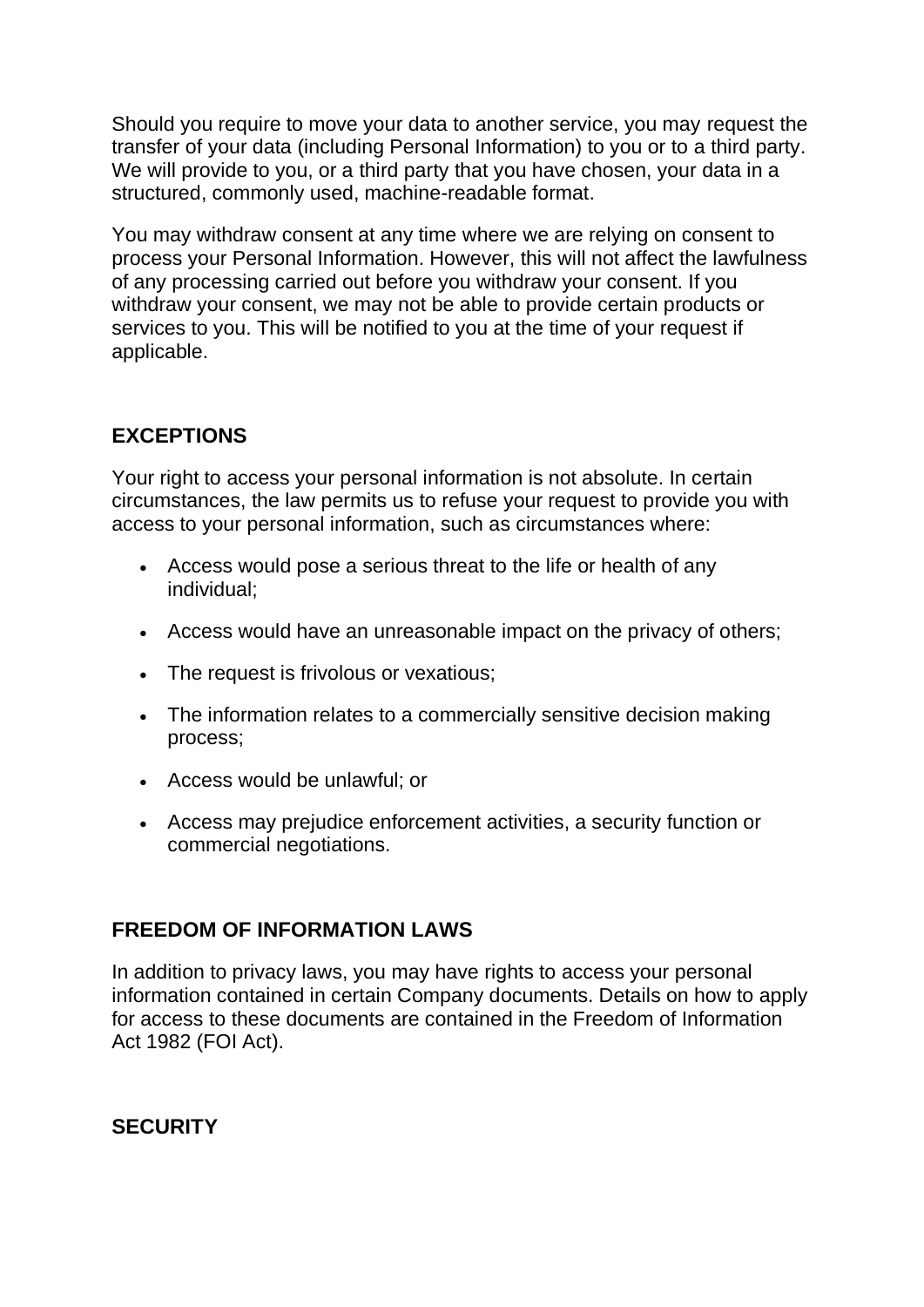All reasonable steps will be taken to keep secure any personal information, which is held or transmitted. Security measures are taken to protect your information from misuse, interference and loss and from unauthorised access, modification or disclosure.

Where we have given you, or where you have chosen security codes (e.g username, password, memorable word or PIN), which enable you to use any online service, you are responsible for keeping these security details confidential.

On a regular basis, Connect The Dots Psychology will perform a periodic technical and nontechnical evaluation that establishes the extent to which Connect The Dots Psychology or Connect The Dots Psychology's business associate's security policies and procedures meet the security guidelines of the Office of Australian Information Commission for the Australian Privacy Principles.

The public internet is not a secure method of transmitting information. Accordingly, no responsibility is accepted for the security of information you send to or receive from us over the internet or for any unauthorised access or use of that information.

Should Connect The Dots Psychology discover a breach of data held, reasonable steps will be taken to notify those affected by the breach as soon as possible including how the breach occurred, possible effect and data affected, time of breach/es and remedies taken in accordance with Notifiable Data Breaches (NDB) scheme. To the extent permissible at law, in the event that there is a breach and indirectly collected information is at risk, we will follow the same protocol, however the affected Customers (rather than the individuals) will be notified instead.

#### **DISCLOSURE OF PERSONAL INFORMATION TO OVERSEAS RECIPIENTS**

If Connect The Dots Psychology transfers personal information to countries outside Australia, we will only do so in compliance with all applicable Australian data protection and privacy laws.

### **COMPLAIN ABOUT A BREACH OF THE AUSTRALIAN PRIVACY PRINCIPLES**

Connect The Dots Psychology is committed to working to obtain a fair resolution of any complaint or concern about privacy.